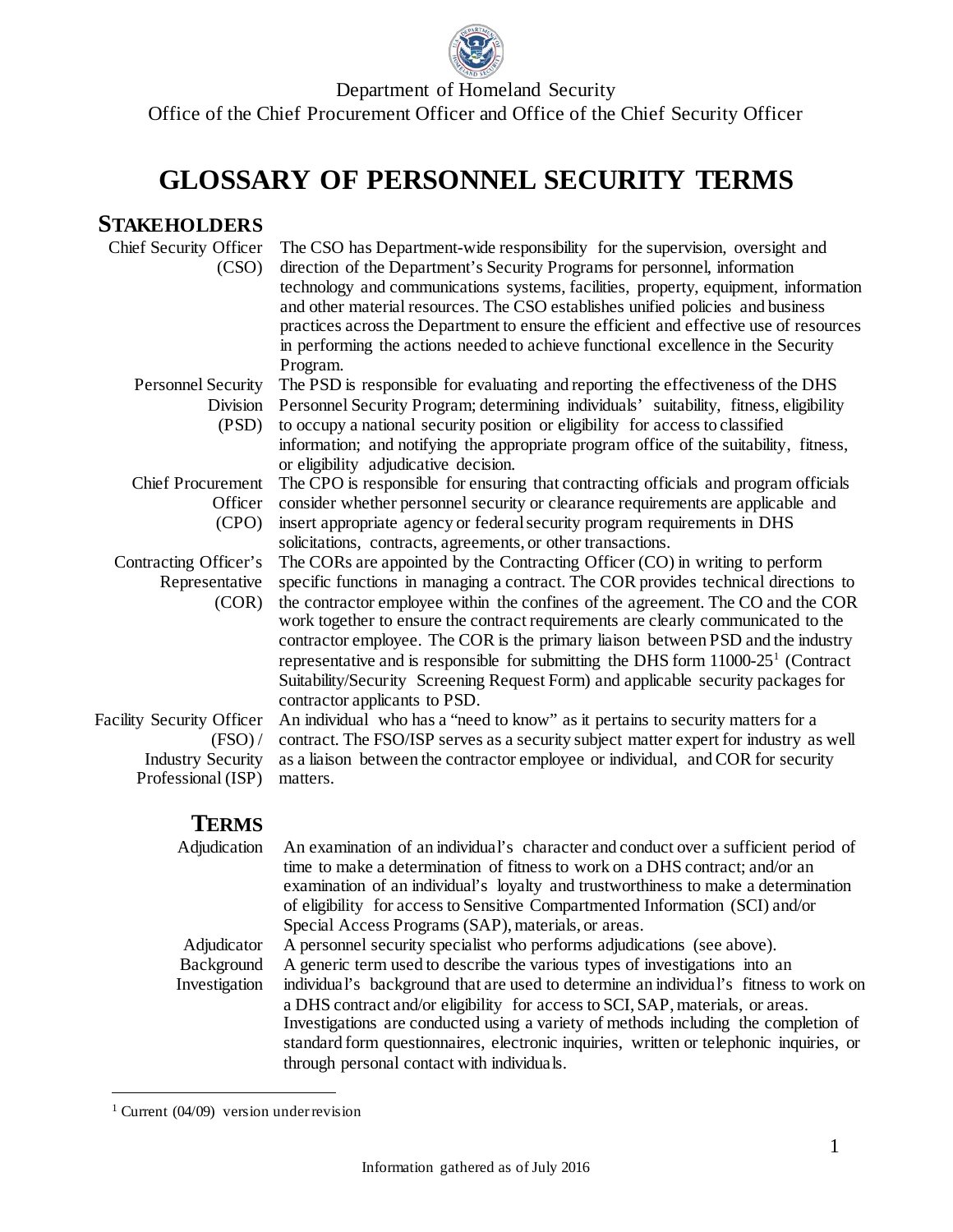

Department of Homeland Security

Office of the Chief Procurement Officer and Office of the Chief Security Officer

| Agency                                  | Special government organizations set up for a specific purpose such as the<br>management of resources, financial oversight of industries or national security<br>issues.                                                                                                                                                                                                                                                                                                                                                                                                                        |  |  |
|-----------------------------------------|-------------------------------------------------------------------------------------------------------------------------------------------------------------------------------------------------------------------------------------------------------------------------------------------------------------------------------------------------------------------------------------------------------------------------------------------------------------------------------------------------------------------------------------------------------------------------------------------------|--|--|
| Component                               | Operational and support elements that make up the Department.                                                                                                                                                                                                                                                                                                                                                                                                                                                                                                                                   |  |  |
| Contract                                | A mutually binding legal agreement obligating the seller to furnish the supplies or<br>services (including construction) and the buyer to pay for them, as defined in the                                                                                                                                                                                                                                                                                                                                                                                                                       |  |  |
|                                         | Federal Acquisition Regulations (FAR).                                                                                                                                                                                                                                                                                                                                                                                                                                                                                                                                                          |  |  |
| <b>Contractor Employee</b>              | An individual who performs work on behalf of any federal agency under a contract,<br>or subcontract.                                                                                                                                                                                                                                                                                                                                                                                                                                                                                            |  |  |
| Derogatory Information                  | Information that potentially justifies an unfavorable fitness or access determination.<br>Such information may prompt a request for additional investigation or clarification<br>to resolve an issue.                                                                                                                                                                                                                                                                                                                                                                                           |  |  |
| <b>DHS</b> Facility                     | DHS-owned buildings or leased space and controlled access space, whether for<br>single or multi-tenant occupancy, and its grounds and admittance, all or any portion<br>of which is under the jurisdiction, custody or control of the Department. It includes<br>DHS-controlled commercial space shared with non-government tenants; DHS-<br>owned contractor employee-operated facilities; and facilities under a management<br>and operating contract such as for the operation, maintenance, or support of a<br>Government-owned or-controlled research, development, special production, or |  |  |
|                                         | testing establishment.                                                                                                                                                                                                                                                                                                                                                                                                                                                                                                                                                                          |  |  |
| Entry on Duty                           | A preliminary risk management decision (favorable or unfavorable) by the PSD that                                                                                                                                                                                                                                                                                                                                                                                                                                                                                                               |  |  |
| (EOD) Determination                     | an individual may or may not commence work on a designated contract or task order<br>before the required background investigation is completed and/or the final fitness<br>determination is rendered. The EOD determination is not a substitute for the<br>required background investigation and does not represent a final fitness                                                                                                                                                                                                                                                             |  |  |
|                                         | determination. Paperwork is required for each assignment, for PSD to ensure                                                                                                                                                                                                                                                                                                                                                                                                                                                                                                                     |  |  |
|                                         | appropriate vetting has occurred.                                                                                                                                                                                                                                                                                                                                                                                                                                                                                                                                                               |  |  |
| Fitness                                 | The level of character and conduct determined necessary for a contract individual to<br>perform work on behalf of a federal agency. <sup>2</sup>                                                                                                                                                                                                                                                                                                                                                                                                                                                |  |  |
| <b>Fitness Determination</b>            | A decision by the PSD that an individual has or does not have the level of character<br>and conduct required to perform work on a designated contract or task order on<br>behalf of DHS. Paperwork is required for each assignment for PSD to ensure<br>security records accurately reflect a contractor employee's office and position of<br>assignment and that appropriate vetting has occurred.                                                                                                                                                                                             |  |  |
| <b>Information Technology</b>           | IT is defined by $40$ U.S.C. $\S$ 11101(6). For purposes of this Instruction, IT Systems                                                                                                                                                                                                                                                                                                                                                                                                                                                                                                        |  |  |
| (IT) Systems                            | include technology systems that are (1) owned, leased, or operated by a Component;<br>(2) operated by a contractor employee on behalf of DHS; or (3) operated by another<br>federal, state, or local government agency on behalf of DHS.                                                                                                                                                                                                                                                                                                                                                        |  |  |
| Letter of                               | Official letter of notification to the individual of issue(s) of concern for fitness,                                                                                                                                                                                                                                                                                                                                                                                                                                                                                                           |  |  |
| Intent/Interrogatory<br>(LOI)           | allowing the individual to provide additional information to refute or mitigate the<br>concern(s). Due to the Privacy Act, LOIs are sent only to the individual, who is                                                                                                                                                                                                                                                                                                                                                                                                                         |  |  |
|                                         | given 15 calendar days to respond.                                                                                                                                                                                                                                                                                                                                                                                                                                                                                                                                                              |  |  |
| <b>National Security</b><br>Position(s) | As defined by 5 CFR 1400.102: National security positions include any position in a<br>department or agency, the occupant of which could bring about, by virtue of the<br>nature of the position, a material adverse effect on the national security. Such<br>positions may or may not require eligibility for access to classified information.                                                                                                                                                                                                                                                |  |  |

<span id="page-1-0"></span><sup>&</sup>lt;sup>2</sup> The term 'fitness' is sometimes mistakenly interchanged with 'suitability;' however, suitability only applies to federal individuals in the competitive service.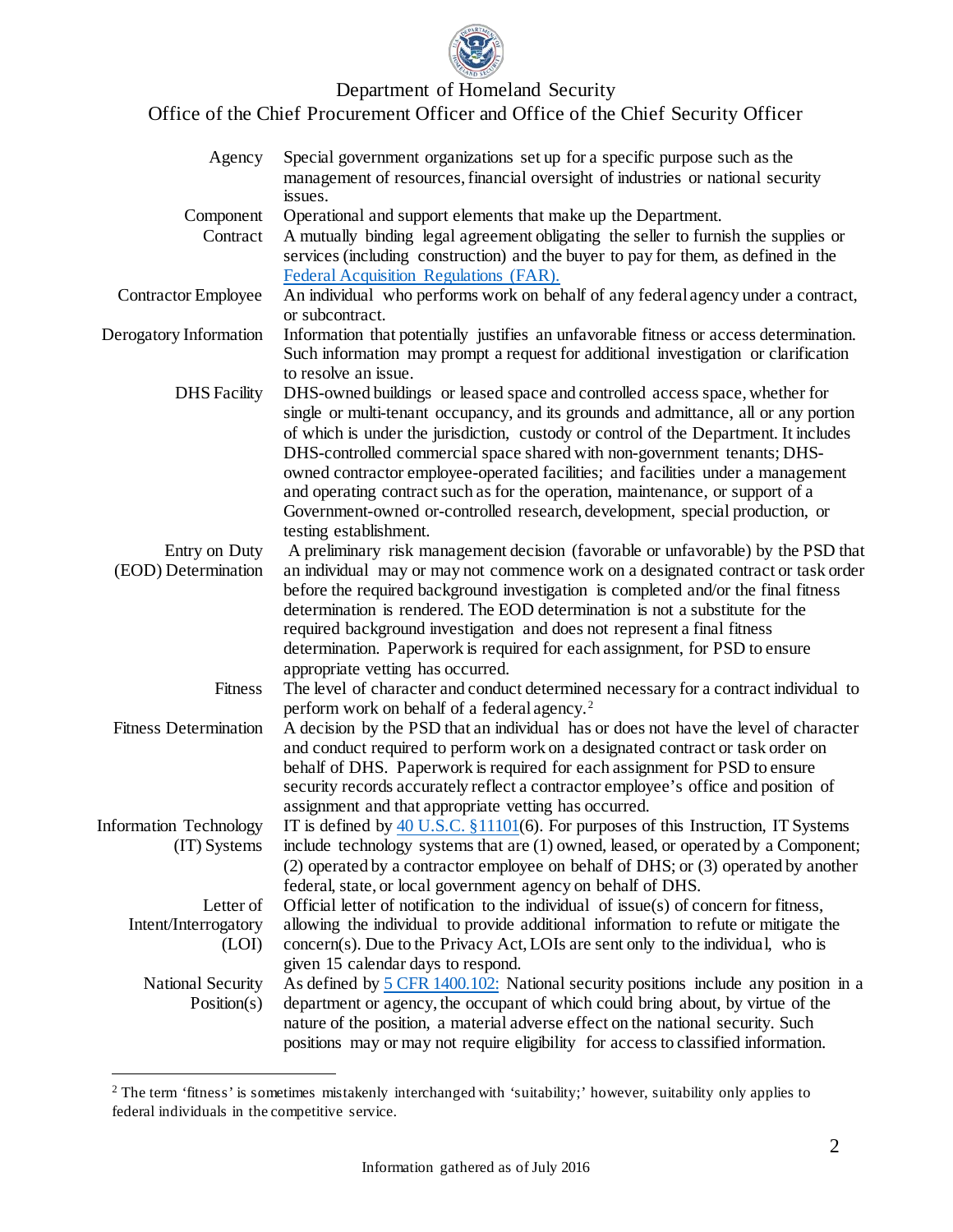

## Department of Homeland Security Office of the Chief Procurement Officer and Office of the Chief Security Officer

|                                      |                                                                                                                                                                                                                                                                                                                                                                                                                                                                                                            | DHS positions that do require access to classified information, require a Secret or                                                                                                                                                                                                                                       |  |  |
|--------------------------------------|------------------------------------------------------------------------------------------------------------------------------------------------------------------------------------------------------------------------------------------------------------------------------------------------------------------------------------------------------------------------------------------------------------------------------------------------------------------------------------------------------------|---------------------------------------------------------------------------------------------------------------------------------------------------------------------------------------------------------------------------------------------------------------------------------------------------------------------------|--|--|
|                                      | Top Secret security clearance. <sup>3</sup>                                                                                                                                                                                                                                                                                                                                                                                                                                                                |                                                                                                                                                                                                                                                                                                                           |  |  |
|                                      | Secret                                                                                                                                                                                                                                                                                                                                                                                                                                                                                                     | Information, the unauthorized disclosure of which could                                                                                                                                                                                                                                                                   |  |  |
|                                      | Information                                                                                                                                                                                                                                                                                                                                                                                                                                                                                                | reasonably be expected to cause serious damage to the national                                                                                                                                                                                                                                                            |  |  |
|                                      |                                                                                                                                                                                                                                                                                                                                                                                                                                                                                                            | security of the United States.                                                                                                                                                                                                                                                                                            |  |  |
|                                      | <b>Top Secret</b>                                                                                                                                                                                                                                                                                                                                                                                                                                                                                          | Information, the unauthorized disclosure of which could                                                                                                                                                                                                                                                                   |  |  |
|                                      | Information                                                                                                                                                                                                                                                                                                                                                                                                                                                                                                | reasonably be expected to cause exceptionally grave damage to the<br>national security of the United States.                                                                                                                                                                                                              |  |  |
| <b>Position Risk Level</b>           |                                                                                                                                                                                                                                                                                                                                                                                                                                                                                                            | An assessment (low, moderate, or high) of a position to determine its potential for                                                                                                                                                                                                                                       |  |  |
|                                      | adverse impact to the integrity or efficiency of the service, its effect on the agency or                                                                                                                                                                                                                                                                                                                                                                                                                  |                                                                                                                                                                                                                                                                                                                           |  |  |
|                                      | on the agency's mission.                                                                                                                                                                                                                                                                                                                                                                                                                                                                                   |                                                                                                                                                                                                                                                                                                                           |  |  |
|                                      | Low Risk                                                                                                                                                                                                                                                                                                                                                                                                                                                                                                   | Positions (non-Public Trust) that have the potential for limited<br>impact on the integrity and efficiency of the federal service and<br>have no clearance or other sensitive national security duties. These<br>positions involve duties and responsibilities of limited relation to<br>an agency or program mission.    |  |  |
|                                      | Moderate<br><b>Risk</b>                                                                                                                                                                                                                                                                                                                                                                                                                                                                                    | Positions that have the potential for moderate to serious impact on<br>the integrity and efficiency of the federal service. Moderate risk<br>positions involve duties that are considerably important to the<br>agency or program mission with significant program responsibility<br>or delivery of service. <sup>4</sup> |  |  |
|                                      | <b>High Risk</b>                                                                                                                                                                                                                                                                                                                                                                                                                                                                                           | Positions that have the potential for exceptionally serious impact<br>on the integrity and efficiency of the federal service. These<br>positions involve duties that are especially critical to the agency or<br>program mission with a broad scope of responsibility and<br>authority. <sup>5</sup>                      |  |  |
| Reciprocity                          | Acceptance of an industry security clearance, another federal agency's in-scope<br>investigation that meets or exceeds the requirement, and/or a final adjudicative                                                                                                                                                                                                                                                                                                                                        |                                                                                                                                                                                                                                                                                                                           |  |  |
| <b>Request for Proposal</b><br>(RFP) | determination barring any exception or newly developed adverse information.<br>An RFP is a written request asking contractors to submit specifications and prices<br>that fit the customer's requirements. A request for proposal is a notice issued when<br>an organization wants to buy something and chooses to make the specifications<br>available to many other companies so they can submit competitive bids.                                                                                       |                                                                                                                                                                                                                                                                                                                           |  |  |
| <b>Request for Quote</b><br>(RFQ)    | An RFQ is a type of bidding solicitation in which a company or organization asks<br>outside vendors to provide a cost quote for the completion of a particular project or<br>program. A Request For Quote is a variation of a Request For Proposal (RFP), and<br>typically provides more information to the bidder about the project's requirements. It<br>often requires the bidder to break down costs for each phase of the project so as to<br>allow the soliciting company to compare different bids. |                                                                                                                                                                                                                                                                                                                           |  |  |

<span id="page-2-0"></span> <sup>3</sup> Contractor security clearances are granted by DoD, not DHS. DHS may determine SCI eligibility after the contractor has obtained their final TS clearance from DoD.

<span id="page-2-2"></span><span id="page-2-1"></span><sup>4</sup> This position is considered a "Public Trust" position. A "Public Trust" position may involve policy making, major program responsibility, public safety and health, law enforcement duties, fiduciary responsibilities, or other duties demanding a significant degree of public trust and positions involving access to or operation or control of financial records, with a significant risk for causing damage or realizing personal gain. <sup>5</sup> Ibid.